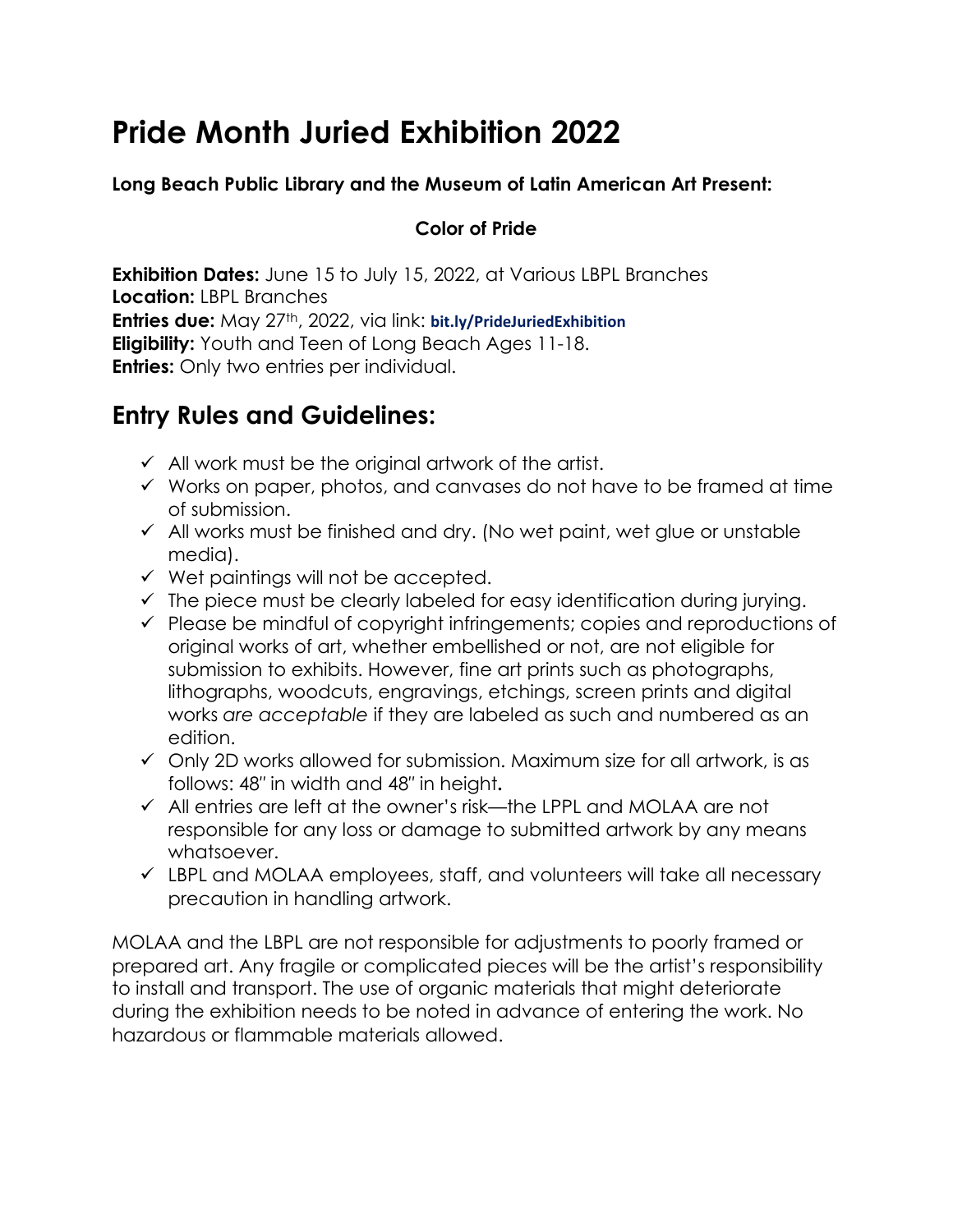**\*By entering works in this exhibition, you are agreeing to these guidelines. The committee also reserves the right to share your entry on social media and on the partnering websites, and to display the work in the Long Beach Public Library for one month.** 

### **HOW TO SUBMIT**

**1.** Create your artwork in response to our theme:

#### **Color of Pride**

"Create an original artwork that highlights equality using the colors of pride."

**2.** Photograph your artwork and upload it as a jpeg (making sure that the file name has your last name and first name) along with your artist bio, title of work, description of media and artist statement, and contact info. Link: **bit.ly/PrideJuriedExhibition**

*\*\*Please photograph your work to submit it for consideration; we may request a high-resolution image for promotional purposes if selected. Finalists will be contacted and request that the original artwork be dropped off for display.* 

### **Important Dates**

#### **Submissions will be accepted until 5 p.m. PST on Friday May 27th, 2022**

**May 30 through June 3:** Jurying process begins.

**Monday June 6**: Winners are notified.

**June 10 through 11:** Accepted artwork drop off – 12:00 p.m. to 5:00 p.m. at Los Altos Neighborhood Library: 5614 E. Britton Dr. Long Beach, CA 90815.

Drop off Contact: Eric Cardoso (562) 570-1045

**June 15th** Exhibit Launch

**July 16<sup>th</sup>:** Artwork pick up from 12:00 p.m. to 4:00 p.m. PST. Works must be collected that Saturday, no exceptions.